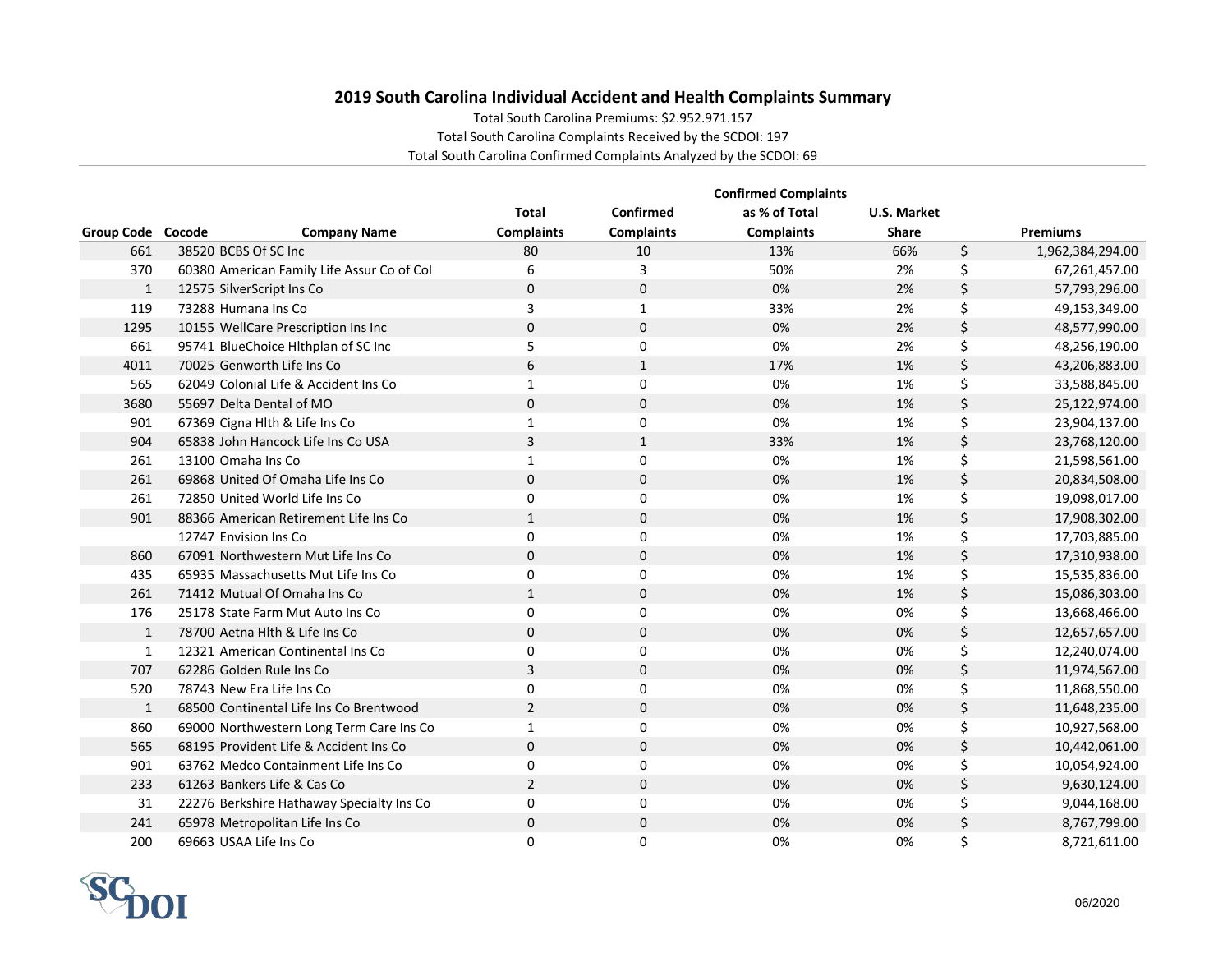|                   |                                            |                   |                   | <b>Confirmed Complaints</b> |              |                    |
|-------------------|--------------------------------------------|-------------------|-------------------|-----------------------------|--------------|--------------------|
|                   |                                            | <b>Total</b>      | Confirmed         | as % of Total               | U.S. Market  |                    |
| Group Code Cocode | <b>Company Name</b>                        | <b>Complaints</b> | <b>Complaints</b> | <b>Complaints</b>           | <b>Share</b> | <b>Premiums</b>    |
| 626               | 62146 Combined Ins Co Of Amer              | $\mathbf 0$       | 0                 | 0%                          | 0%           | \$<br>8,548,554.00 |
| 1117              | 61883 ManhattanLife Assur Co of Amer       | $\overline{2}$    | $\mathbf{1}$      | 50%                         | 0%           | \$<br>8,414,426.00 |
| 520               | 67784 Philadelphia Amer Life Ins Co        | $\mathbf 0$       | $\mathbf 0$       | 0%                          | 0%           | \$<br>8,127,552.00 |
| 233               | 62065 Colonial Penn Life Ins Co            | $\mathbf 0$       | 0                 | 0%                          | 0%           | \$<br>7,967,331.00 |
| 468               | 86231 Transamerica Life Ins Co             | $\overline{3}$    | $\overline{2}$    | 67%                         | 0%           | \$<br>7,712,404.00 |
| 367               | 80578 Physicians Mut Ins Co                | $\Omega$          | 0                 | 0%                          | 0%           | \$<br>7,377,519.00 |
| 429               | 71714 Berkshire Life Ins Co of Amer        | $\Omega$          | $\mathbf 0$       | 0%                          | 0%           | \$<br>6,700,531.00 |
| 300               | 87963 National Teachers Assoc Life Ins Co  | $\mathbf{1}$      | 0                 | 0%                          | 0%           | \$<br>6,649,631.00 |
| 332               | 61271 Principal Life Ins Co                | $\mathbf 0$       | $\mathbf 0$       | 0%                          | 0%           | \$<br>6,536,865.00 |
| 1117              | 65870 Manhattan Life Ins Co                | $\mathbf{1}$      | 0                 | 0%                          | 0%           | \$<br>6,215,816.00 |
| 233               | 70319 Washington Natl Ins Co               | $\mathbf 0$       | $\pmb{0}$         | 0%                          | 0%           | \$<br>6,089,650.00 |
| 901               | 65722 Loyal Amer Life Ins Co               | $\mathbf 0$       | $\mathbf 0$       | 0%                          | 0%           | \$<br>5,906,947.00 |
| 31                | 34274 Central States Ind Co Of Omaha       | $\mathbf 0$       | $\pmb{0}$         | 0%                          | 0%           | \$<br>5,895,505.00 |
|                   | 61921 Citizens Security Life Ins Co        | $\mathbf 0$       | 0                 | 0%                          | 0%           | \$<br>5,842,082.00 |
| 8                 | 60534 American Heritage Life Ins Co        | $\overline{4}$    | $\mathbf{3}$      | 75%                         | 0%           | \$<br>5,787,797.00 |
|                   | 71404 Continental Gen Ins Co               | 3                 | $\pmb{0}$         | 0%                          | 0%           | \$<br>5,567,005.00 |
| 943               | 61301 Ameritas Life Ins Corp               | $\,1\,$           | $\pmb{0}$         | 0%                          | 0%           | \$<br>5,545,604.00 |
| 826               | 66915 New York Life Ins Co                 | $\pmb{0}$         | $\pmb{0}$         | 0%                          | 0%           | \$<br>5,067,410.00 |
| 2479              | 73474 Dentegra Ins Co                      | $\mathbf{1}$      | $\pmb{0}$         | 0%                          | 0%           | \$<br>4,895,106.00 |
| 4                 | 65005 RiverSource Life Ins Co              | $\pmb{0}$         | $\pmb{0}$         | 0%                          | 0%           | \$<br>4,492,820.00 |
| 3527              | 79987 Medico Corp Life Ins Co              | $\mathbf{1}$      | $\Omega$          | 0%                          | 0%           | \$<br>4,292,516.00 |
| 707               | 61832 Chesapeake Life Ins Co               | $\pmb{0}$         | $\pmb{0}$         | 0%                          | 0%           | \$<br>4,200,164.00 |
|                   | 56014 Thrivent Financial For Lutherans     | $\pmb{0}$         | $\pmb{0}$         | 0%                          | 0%           | \$<br>4,171,193.00 |
| 3891              | 91642 Forethought Life Ins Co              | $\mathbf 0$       | 0                 | 0%                          | 0%           | \$<br>4,028,934.00 |
| 468               | 66281 Transamerica Premier Life Ins Co     | $\Omega$          | $\pmb{0}$         | 0%                          | 0%           | \$<br>3,931,518.00 |
| 1348              | 69019 Standard Ins Co                      | $\mathbf{1}$      | 0                 | 0%                          | 0%           | \$<br>3,910,636.00 |
| 687               | 64211 Guarantee Trust Life Ins Co          | $\mathbf{1}$      | $\mathbf 0$       | 0%                          | 0%           | \$<br>3,721,694.00 |
| 218               | 20443 Continental Cas Co                   | $\pmb{0}$         | $\mathbf 0$       | 0%                          | 0%           | \$<br>3,584,709.00 |
| 4888              | 62952 SILAC Ins Co                         | $\pmb{0}$         | $\pmb{0}$         | 0%                          | 0%           | \$<br>3,582,649.00 |
| 761               | 90611 Allianz Life Ins Co Of N Amer        | $\mathbf{1}$      | $\pmb{0}$         | 0%                          | 0%           | \$<br>3,551,927.00 |
| 477               | 61700 Renaissance Life & Hlth Ins Co of Am | $\mathbf{1}$      | $\mathbf 1$       | 100%                        | 0%           | \$<br>3,479,266.00 |
| 215               | 68462 Reserve Natl Ins Co                  | $\mathbf 1$       | $\pmb{0}$         | 0%                          | 0%           | \$<br>3,344,481.00 |
| 4719              | 60250 AmFirst Ins Co                       | $\pmb{0}$         | $\pmb{0}$         | 0%                          | 0%           | \$<br>3,344,179.00 |
| 565               | 62235 Unum Life Ins Co Of Amer             | 0                 | 0                 | 0%                          | 0%           | \$<br>3,182,162.00 |
| 836               | 70939 Gerber Life Ins Co                   | $\mathbf{0}$      | $\mathbf 0$       | 0%                          | 0%           | \$<br>3,163,276.00 |
| 4932              | 87726 Brighthouse Life Ins Co              | 0                 | 0                 | 0%                          | 0%           | \$<br>3,143,262.00 |
| 290               | 77968 Family Heritage Life Ins Co Of Amer  | $\mathbf 0$       | $\mathbf 0$       | 0%                          | 0%           | \$<br>3,085,206.00 |

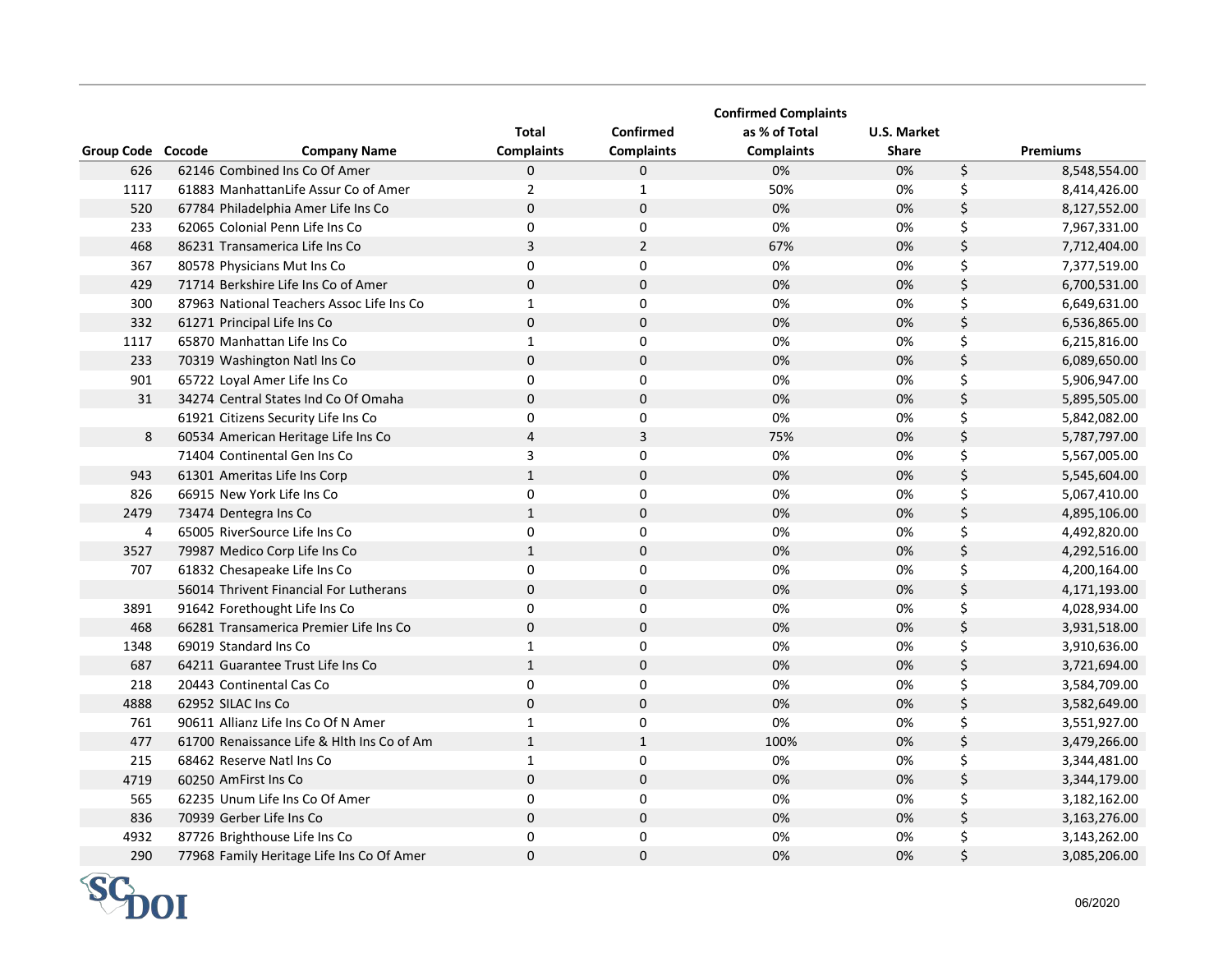|                   |                                            |                   |                   | <b>Confirmed Complaints</b> |                    |                    |
|-------------------|--------------------------------------------|-------------------|-------------------|-----------------------------|--------------------|--------------------|
|                   |                                            | <b>Total</b>      | <b>Confirmed</b>  | as % of Total               | <b>U.S. Market</b> |                    |
| Group Code Cocode | <b>Company Name</b>                        | <b>Complaints</b> | <b>Complaints</b> | <b>Complaints</b>           | <b>Share</b>       | <b>Premiums</b>    |
| 587               | 61239 Bankers Fidelity Life Ins Co         | 1                 | 1                 | 100%                        | 0%                 | \$<br>2,942,089.00 |
| 304               | 68241 Prudential Ins Co Of Amer            | $\overline{2}$    | $\mathbf{1}$      | 50%                         | 0%                 | \$<br>2,902,106.00 |
| 290               | 65331 Liberty Natl Life Ins Co             | $\pmb{0}$         | $\pmb{0}$         | 0%                          | 0%                 | \$<br>2,808,277.00 |
| 290               | 92916 United Amer Ins Co                   | $\pmb{0}$         | $\pmb{0}$         | 0%                          | 0%                 | \$<br>2,734,549.00 |
| 4734              | 61492 Athene Annuity & Life Assur Co       | $\pmb{0}$         | $\pmb{0}$         | 0%                          | 0%                 | \$<br>2,531,732.00 |
| 12                | 60488 American Gen Life Ins Co             | $\overline{2}$    | $\pmb{0}$         | 0%                          | 0%                 | \$<br>2,466,685.00 |
|                   | 90638 Best Life & Hith Ins Co              | $\overline{2}$    | $\mathbf 0$       | 0%                          | 0%                 | \$<br>2,366,929.00 |
| $\mathbf{1}$      | 60054 Aetna Life Ins Co                    | $\mathbf{1}$      | $\mathbf 0$       | 0%                          | 0%                 | \$<br>2,107,379.00 |
| 4712              | 63967 Government Personnel Mut Life Ins Co | $\pmb{0}$         | $\mathbf 0$       | 0%                          | 0%                 | \$<br>2,089,706.00 |
| 429               | 64246 Guardian Life Ins Co Of Amer         | $\mathbf 1$       | $\mathbf 1$       | 100%                        | 0%                 | \$<br>2,066,252.00 |
| 1295              | 12959 Absolute Total Care Inc              | 0                 | $\pmb{0}$         | 0%                          | 0%                 | \$<br>2,055,842.00 |
| 1117              | 85189 Western United Life Assur Co         | $\mathbf 0$       | $\mathbf 0$       | 0%                          | 0%                 | \$<br>2,039,551.00 |
|                   | 19178 Southern Guar Ins Co                 | $\mathbf 0$       | $\mathbf 0$       | 0%                          | 0%                 | \$<br>1,992,413.00 |
|                   | 56693 GCU                                  | $\mathbf 0$       | $\mathbf 0$       | 0%                          | 0%                 | \$<br>1,827,120.00 |
| 31                | 82880 CSI Life Ins Co                      | $\pmb{0}$         | $\pmb{0}$         | 0%                          | 0%                 | \$<br>1,812,248.00 |
|                   | 68896 Southern Farm Bureau Life Ins Co     | $\mathbf{1}$      | $\mathbf 1$       | 100%                        | 0%                 | \$<br>1,663,044.00 |
| 574               | 76112 Oxford Life Ins Co                   | $\pmb{0}$         | $\pmb{0}$         | 0%                          | 0%                 | \$<br>1,492,573.00 |
| 4736              | 62359 Nassau Life Ins Co of TX             | $\mathbf{1}$      | $\mathbf{1}$      | 100%                        | 0%                 | \$<br>1,402,993.00 |
| 306               | 62626 CMFG Life Ins Co                     | $\mathsf{3}$      | $\mathbf 0$       | 0%                          | 0%                 | \$<br>1,327,121.00 |
|                   | 65412 Life Ins Co Of AL                    | $\mathbf 0$       | $\mathbf 0$       | 0%                          | 0%                 | \$<br>1,279,434.00 |
| 565               | 67598 Paul Revere Life Ins Co              | 0                 | $\mathbf 0$       | 0%                          | 0%                 | \$<br>1,208,786.00 |
| 4862              | 71439 Assurity Life Ins Co                 | $\mathbf 0$       | $\mathbf 0$       | 0%                          | 0%                 | \$<br>1,172,578.00 |
| 587               | 71919 Bankers Fidelity Assur Co            | 0                 | $\mathbf 0$       | 0%                          | 0%                 | \$<br>1,150,801.00 |
| 4712              | 67059 GPM Hlth & Life Ins Co               | $\mathbf 0$       | $\mathbf 0$       | 0%                          | 0%                 | \$<br>1,142,617.00 |
| 181               | 73504 Lumico Life Ins Co                   | 0                 | $\mathbf 0$       | 0%                          | 0%                 | \$<br>1,102,483.00 |
| 3527              | 31119 Medico Ins Co                        | $\mathbf 0$       | $\mathbf 0$       | 0%                          | 0%                 | \$<br>1,099,726.00 |
| 1186              | 69515 Medamerica Ins Co                    | 0                 | $\mathbf 0$       | 0%                          | 0%                 | \$<br>1,081,174.00 |
|                   | 69477 Time Ins Co                          | $\Omega$          | $\mathbf 0$       | 0%                          | 0%                 | \$<br>1,048,801.00 |
| 4011              | 72990 Genworth Life Ins Co of NY           | $\mathbf 0$       | $\mathbf 0$       | 0%                          | 0%                 | \$<br>1,040,021.00 |
| 119               | 70580 Humanadental Ins Co                  | $\mathbf{1}$      | 0                 | 0%                          | 0%                 | \$<br>1,033,529.00 |
| 261               | 88080 Omaha Hlth Ins Co                    | 0                 | $\mathbf 0$       | 0%                          | 0%                 | \$<br>1,005,762.00 |
| 3527              | 60836 American Republic Ins Co             | $\pmb{0}$         | $\pmb{0}$         | 0%                          | 0%                 | \$<br>966,866.00   |
| 19                | 70408 Union Security Ins Co                | 0                 | $\mathbf 0$       | 0%                          | 0%                 | \$<br>963,068.00   |
|                   | 58033 Knights Of Columbus                  | $\mathbf 0$       | $\pmb{0}$         | 0%                          | 0%                 | \$<br>882,538.00   |
| 1120              | 26921 Everest Reins Co                     | 0                 | $\mathbf 0$       | 0%                          | 0%                 | \$<br>838,239.00   |
| 4904              | 27154 Atlantic Specialty Ins Co            | $\mathbf 0$       | 0                 | 0%                          | 0%                 | \$<br>783,886.00   |
| 4213              | 65900 Wilco Life Ins Co                    | 0                 | 0                 | 0%                          | 0%                 | \$<br>776,839.00   |

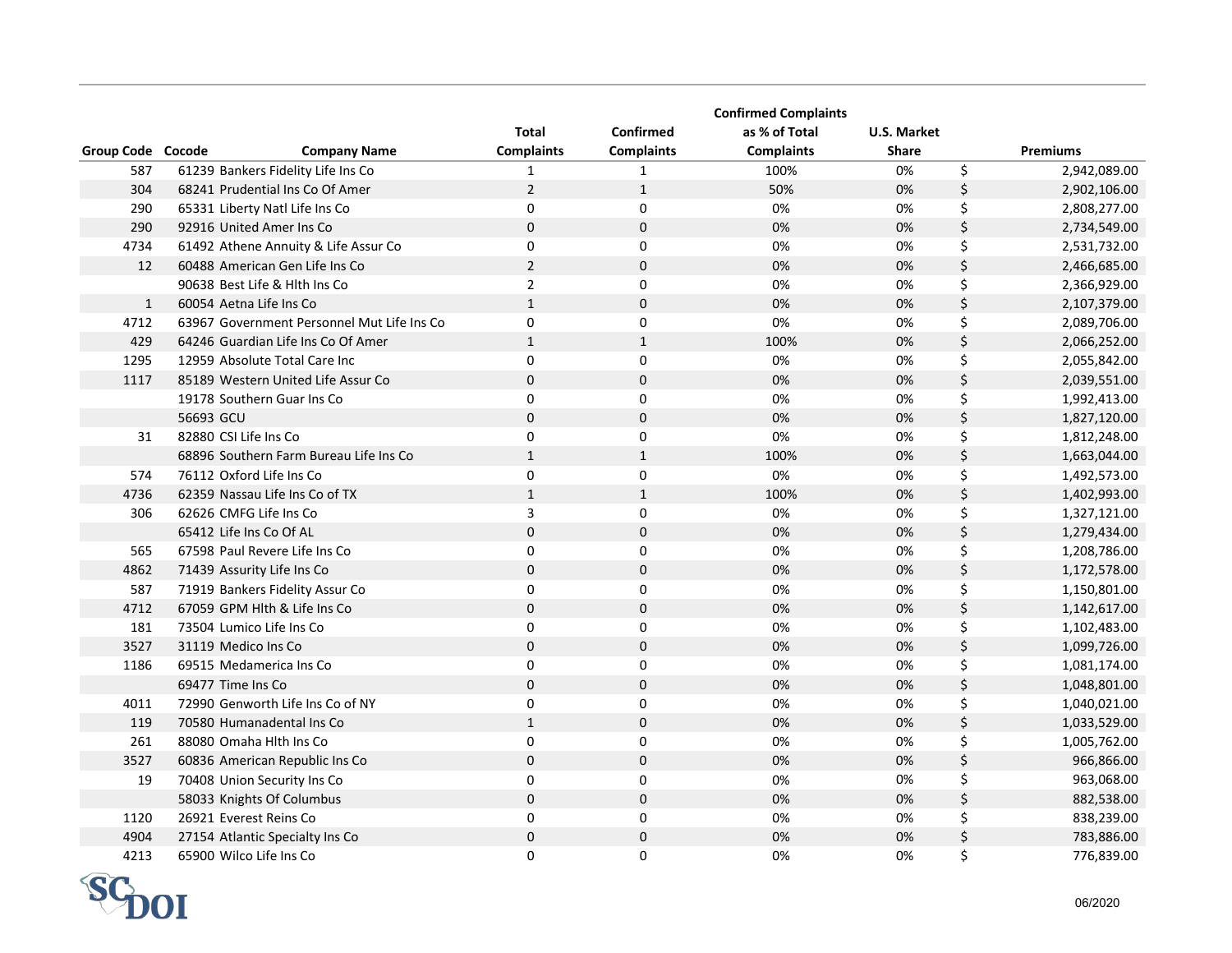|                   |                                            |                   |                   | <b>Confirmed Complaints</b> |              |                  |
|-------------------|--------------------------------------------|-------------------|-------------------|-----------------------------|--------------|------------------|
|                   |                                            | <b>Total</b>      | <b>Confirmed</b>  | as % of Total               | U.S. Market  |                  |
| Group Code Cocode | <b>Company Name</b>                        | <b>Complaints</b> | <b>Complaints</b> | <b>Complaints</b>           | <b>Share</b> | <b>Premiums</b>  |
| 904               | 93610 John Hancock Life & Hith Ins Co      | $\Omega$          | $\mathbf 0$       | 0%                          | 0%           | \$<br>774,282.00 |
|                   | 81779 Individual Assur Co Life Hith & Acc  | 0                 | $\mathbf 0$       | 0%                          | 0%           | \$<br>772,846.00 |
|                   | 66214 Heartland Natl Life Ins Co           | $\mathbf 0$       | $\mathbf 0$       | 0%                          | 0%           | \$<br>707,274.00 |
| 901               | 77399 Sterling Life Ins Co                 | $\Omega$          | $\Omega$          | 0%                          | 0%           | \$<br>703,772.00 |
| $\overline{7}$    | 63258 Federated Life Ins Co                | $\mathbf 0$       | $\mathbf 0$       | 0%                          | 0%           | \$<br>695,610.00 |
| 707               | 98205 Natl Foundation Life Ins Co          | $\Omega$          | $\Omega$          | 0%                          | 0%           | \$<br>694,520.00 |
| 408               | 86355 Standard Life & Accident Ins Co      | $\mathbf 0$       | $\mathbf 0$       | 0%                          | 0%           | \$<br>675,073.00 |
| 215               | 69930 United Ins Co Of Amer                | $\overline{2}$    | $\overline{2}$    | 100%                        | 0%           | \$<br>662,057.00 |
| 917               | 70670 Health Care Serv Corp A Mut Legal Re | $\pmb{0}$         | $\mathbf 0$       | 0%                          | 0%           | \$<br>654,543.00 |
| 4925              | 65595 Lincoln Benefit Life Co              | $\mathbf{1}$      | $\mathbf 0$       | 0%                          | 0%           | \$<br>608,629.00 |
|                   | 64580 Illinois Mut Life Ins Co             | $\mathbf 0$       | $\mathbf 0$       | 0%                          | 0%           | \$<br>595,550.00 |
| 4947              | 60183 S USA Life Ins Co Inc                | $\mathbf 0$       | $\mathbf 0$       | 0%                          | 0%           | \$<br>589,509.00 |
|                   | 57320 Woodmen World Life Ins Soc           | $\mathbf{1}$      | $\mathbf 0$       | 0%                          | 0%           | \$<br>573,189.00 |
| 4736              | 68284 Nassau Life Ins Co of KS             | 0                 | $\mathbf 0$       | 0%                          | 0%           | \$<br>567,694.00 |
| $\mathbf{1}$      | 72052 Aetna Hlth Ins Co                    | $\mathbf 0$       | $\mathbf 0$       | 0%                          | 0%           | \$<br>566,341.00 |
| 4928              | 82538 National Hith Ins Co                 | $\mathbf{1}$      | $\mathsf 0$       | 0%                          | 0%           | \$<br>548,402.00 |
| 1117              | 63053 Family Life Ins Co                   | $\mathbf 0$       | $\mathbf 0$       | 0%                          | 0%           | \$<br>537,342.00 |
| 901               | 67903 Provident Amer Life & Hlth Ins Co    | $\mathbf 0$       | $\mathbf 0$       | 0%                          | 0%           | \$<br>532,859.00 |
| 290               | 91472 Globe Life & Accident Ins Co         | $\mathbf 0$       | $\mathbf 0$       | 0%                          | 0%           | \$<br>525,773.00 |
| 290               | 60577 American Income Life Ins Co          | $\mathbf 0$       | $\mathbf 0$       | 0%                          | 0%           | \$<br>518,107.00 |
| 572               | 77720 LifeSecure Ins Co                    | $\mathbf 0$       | $\mathbf 0$       | 0%                          | 0%           | \$<br>515,436.00 |
| 367               | 72125 Physicians Life Ins Co               | $\mathbf 0$       | $\pmb{0}$         | 0%                          | 0%           | \$<br>461,841.00 |
|                   | 69132 State Mut Ins Co                     | $\pmb{0}$         | $\mathbf 0$       | 0%                          | 0%           | \$<br>460,420.00 |
| 707               | 97179 UnitedHealthcare Life Ins Co         | $\mathbf 0$       | $\mathbf 0$       | 0%                          | 0%           | \$<br>447,770.00 |
| 3527              | 67679 American Republic Corp Ins Co        | $\pmb{0}$         | $\mathbf 0$       | 0%                          | 0%           | \$<br>446,910.00 |
| 449               | 61999 Americo Fin Life & Ann Ins Co        | 0                 | $\mathbf 0$       | 0%                          | 0%           | \$<br>427,579.00 |
| 450               | 26581 Independence Amer Ins Co             | $\mathbf{1}$      | $\Omega$          | 0%                          | 0%           | \$<br>418,022.00 |
| 84                | 63312 Great Amer Life Ins Co               | $\mathbf{1}$      | $\mathbf 0$       | 0%                          | 0%           | \$<br>417,029.00 |
|                   | 56383 Order of United Commercial Travelers | $\mathbf 0$       | $\mathbf 0$       | 0%                          | 0%           | \$<br>414,023.00 |
| 4748              | 11128 Greenville Cas Ins Co Inc            | 0                 | $\mathbf 0$       | 0%                          | 0%           | \$<br>412,252.00 |
| 574               | 68349 North Amer Ins Co                    | $\mathbf 0$       | $\mathbf 0$       | 0%                          | 0%           | \$<br>399,393.00 |
| 869               | 66168 Minnesota Life Ins Co                | $\Omega$          | $\pmb{0}$         | 0%                          | 0%           | \$<br>393,003.00 |
| 704               | 89206 Ohio Natl Life Assur Corp            | $\Omega$          | $\mathbf 0$       | 0%                          | 0%           | \$<br>389,625.00 |
| 19                | 65080 John Alden Life Ins Co               | $\mathbf{1}$      | $\mathbf 0$       | 0%                          | 0%           | \$<br>385,022.00 |
|                   | 11121 Unified Life Ins Co                  | $\pmb{0}$         | $\mathbf 0$       | 0%                          | 0%           | \$<br>382,767.00 |
| 361               | 19720 American Alt Ins Corp                | 0                 | $\pmb{0}$         | 0%                          | 0%           | \$<br>371,000.00 |
| 280               | 61190 Auto Owners Life Ins Co              | $\mathbf 0$       | $\mathbf 0$       | 0%                          | 0%           | \$<br>366,162.00 |

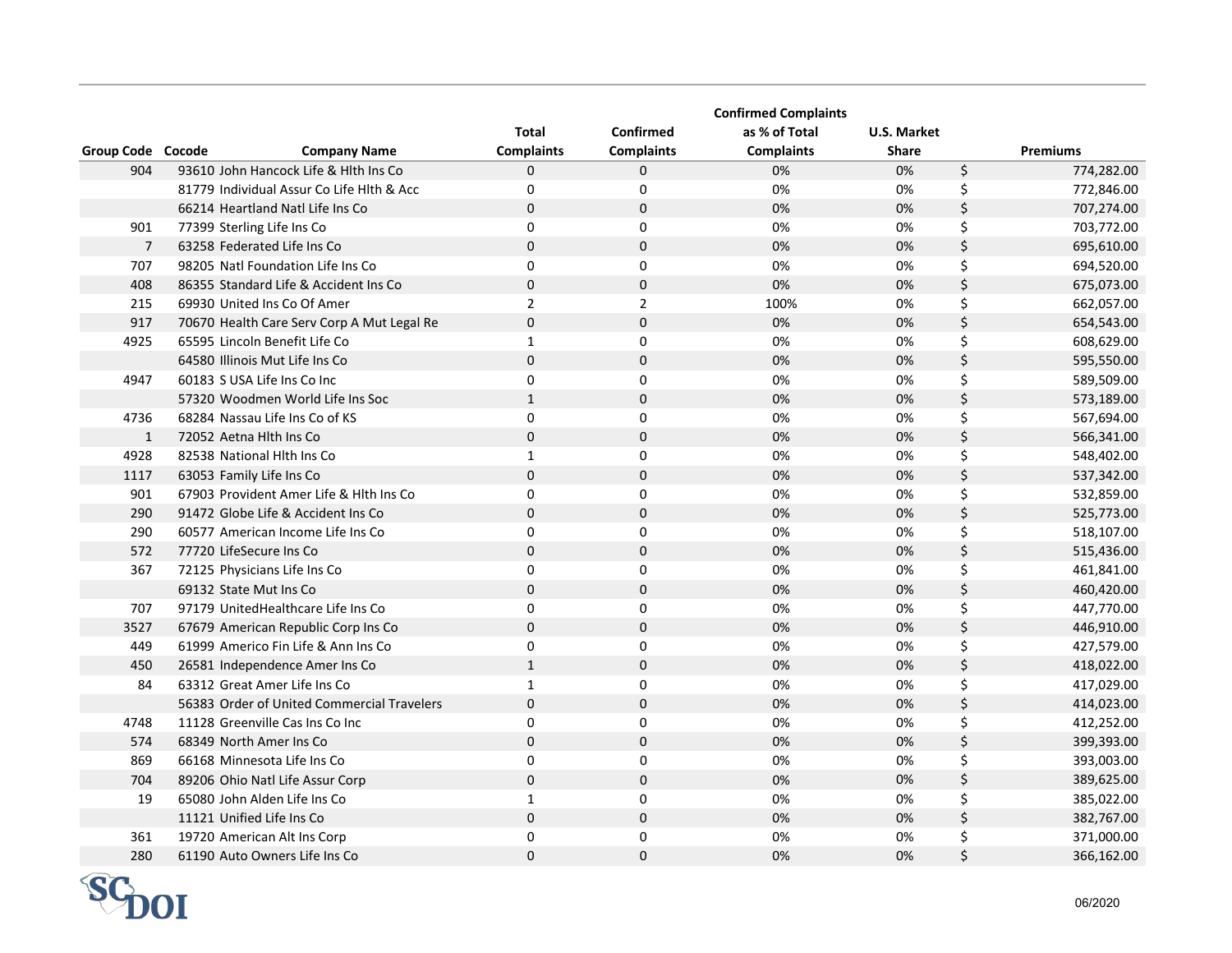|                   |                                       |                   |                   | <b>Confirmed Complaints</b> |              |                  |
|-------------------|---------------------------------------|-------------------|-------------------|-----------------------------|--------------|------------------|
|                   |                                       | <b>Total</b>      | Confirmed         | as % of Total               | U.S. Market  |                  |
| Group Code Cocode | <b>Company Name</b>                   | <b>Complaints</b> | <b>Complaints</b> | <b>Complaints</b>           | <b>Share</b> | <b>Premiums</b>  |
| 626               | 20281 Federal Ins Co                  | $\mathbf{0}$      | 0                 | 0%                          | 0%           | \$<br>363,084.00 |
| 565               | 68985 Starmount Life Ins Co           | $\mathbf{1}$      | $\pmb{0}$         | 0%                          | 0%           | \$<br>359,434.00 |
| 330               | 60410 American Fidelity Assur Co      | $\Omega$          | 0                 | 0%                          | 0%           | \$<br>357,076.00 |
| 4965              | 62944 AXA Equitable Life Ins Co       | $\mathsf 0$       | $\pmb{0}$         | 0%                          | 0%           | \$<br>346,966.00 |
|                   | 42129 United Security Assur Co Of PA  | $\mathbf{1}$      | $\pmb{0}$         | 0%                          | 0%           | \$<br>343,627.00 |
| 565               | 64297 First Unum Life Ins Co          | $\mathbf 0$       | $\pmb{0}$         | 0%                          | 0%           | \$<br>329,012.00 |
| 458               | 68136 Protective Life Ins Co          | $\mathbf{1}$      | $\mathbf 0$       | 0%                          | 0%           | \$<br>309,977.00 |
| $\mathbf{1}$      | 90328 First Hlth Life & Hlth Ins Co   | $\mathbf{0}$      | $\mathbf 0$       | 0%                          | 0%           | \$<br>308,978.00 |
| 661               | 77828 Companion Life Ins Co           | 0                 | 0                 | 0%                          | 0%           | \$<br>305,880.00 |
|                   | 71706 Standard Life & Cas Ins Co      | $\mathbf{1}$      | $\pmb{0}$         | 0%                          | 0%           | \$<br>294,277.00 |
| 4888              | 91785 Sterling Nat Life Ins Co Inc    | $\mathbf 0$       | $\mathbf 0$       | 0%                          | 0%           | \$<br>290,145.00 |
| 31                | 32280 Wellfleet Ins Co                | $\mathbf 0$       | $\mathbf 0$       | 0%                          | 0%           | \$<br>286,248.00 |
| 20                | 65676 Lincoln Natl Life Ins Co        | $\mathbf 0$       | 0                 | 0%                          | 0%           | \$<br>285,024.00 |
| 4888              | 89184 Sterling Investors Life Ins Co  | $\mathbf{0}$      | $\mathbf 0$       | 0%                          | 0%           | \$<br>279,277.00 |
| 836               | 70483 Western & Southern Life Ins Co  | $\mathbf 0$       | $\pmb{0}$         | 0%                          | 0%           | \$<br>278,853.00 |
| 707               | 62324 Freedom Life Ins Co Of Amer     | 5                 | $\mathbf 0$       | 0%                          | 0%           | \$<br>271,217.00 |
| 812               | 85766 United Concordia Ins Co         | $\mathbf 0$       | $\pmb{0}$         | 0%                          | 0%           | \$<br>264,092.00 |
| 451               | 71870 Fidelity Security Life Ins Co   | $\mathbf 0$       | $\mathbf 0$       | 0%                          | 0%           | \$<br>261,157.00 |
| 408               | 71773 American Natl Life Ins Co Of TX | $\mathbf 0$       | $\mathbf 0$       | 0%                          | 0%           | \$<br>257,323.00 |
| 4011              | 65536 Genworth Life & Ann Ins Co      | $\mathbf 0$       | $\mathbf 0$       | 0%                          | 0%           | \$<br>247,579.00 |
| 565               | 68209 Provident Life & Cas Ins Co     | 0                 | $\mathbf 0$       | 0%                          | 0%           | \$<br>240,657.00 |
| 626               | 78697 Combined Life Ins Co Of NY      | $\mathbf{0}$      | $\mathbf 0$       | 0%                          | 0%           | \$<br>233,759.00 |
| 918               | 65056 Jackson Natl Life Ins Co        | $\mathbf{1}$      | $\mathbf{1}$      | 100%                        | 0%           | \$<br>227,801.00 |
| 549               | 68047 Professional Ins Co             | $\mathbf 0$       | $\mathbf 0$       | 0%                          | 0%           | \$<br>226,762.00 |
| 3436              | 68543 Liberty Bankers Life Ins Co     | 0                 | 0                 | 0%                          | 0%           | \$<br>223,791.00 |
| 687               | 92703 United Natl Life Ins Co Of Amer | $\mathbf{1}$      | $\mathbf 0$       | 0%                          | 0%           | \$<br>216,546.00 |
|                   | 56499 Assured Life Assn               | $\mathbf 0$       | 0                 | 0%                          | 0%           | \$<br>212,801.00 |
| 4853              | 71854 AAA Life Ins Co                 | $\Omega$          | $\Omega$          | 0%                          | 0%           | \$<br>193,366.00 |
| 370               | 71730 Continental Amer Ins Co         | $\mathbf 0$       | 0                 | 0%                          | 0%           | \$<br>177,741.00 |
| 4909              | 11558 AssuranceAmerica Ins Co         | $\mathbf 0$       | $\mathbf 0$       | 0%                          | 0%           | \$<br>176,935.00 |
| 525               | 67539 Pan Amer Life Ins Co            | 0                 | 0                 | 0%                          | 0%           | \$<br>176,644.00 |
| 4734              | 43460 Aspen Amer Ins Co               | $\mathsf 0$       | $\bf 0$           | 0%                          | 0%           | \$<br>176,102.00 |
| 1289              | 35963 AF&L Ins Co                     | 0                 | 0                 | 0%                          | 0%           | \$<br>171,449.00 |
| 1211              | 66583 National Guardian Life Ins Co   | $\mathbf 0$       | $\mathbf 0$       | 0%                          | 0%           | \$<br>155,582.00 |
| 458               | 66370 Mony Life Ins Co                | $\mathbf 0$       | 0                 | 0%                          | 0%           | \$<br>154,536.00 |
| 140               | 66869 Nationwide Life Ins Co          | $\mathbf 0$       | $\mathbf 0$       | 0%                          | 0%           | \$<br>152,335.00 |
| 901               | 62308 Connecticut Gen Life Ins Co     | $\mathbf 0$       | 0                 | 0%                          | 0%           | \$<br>143,454.00 |

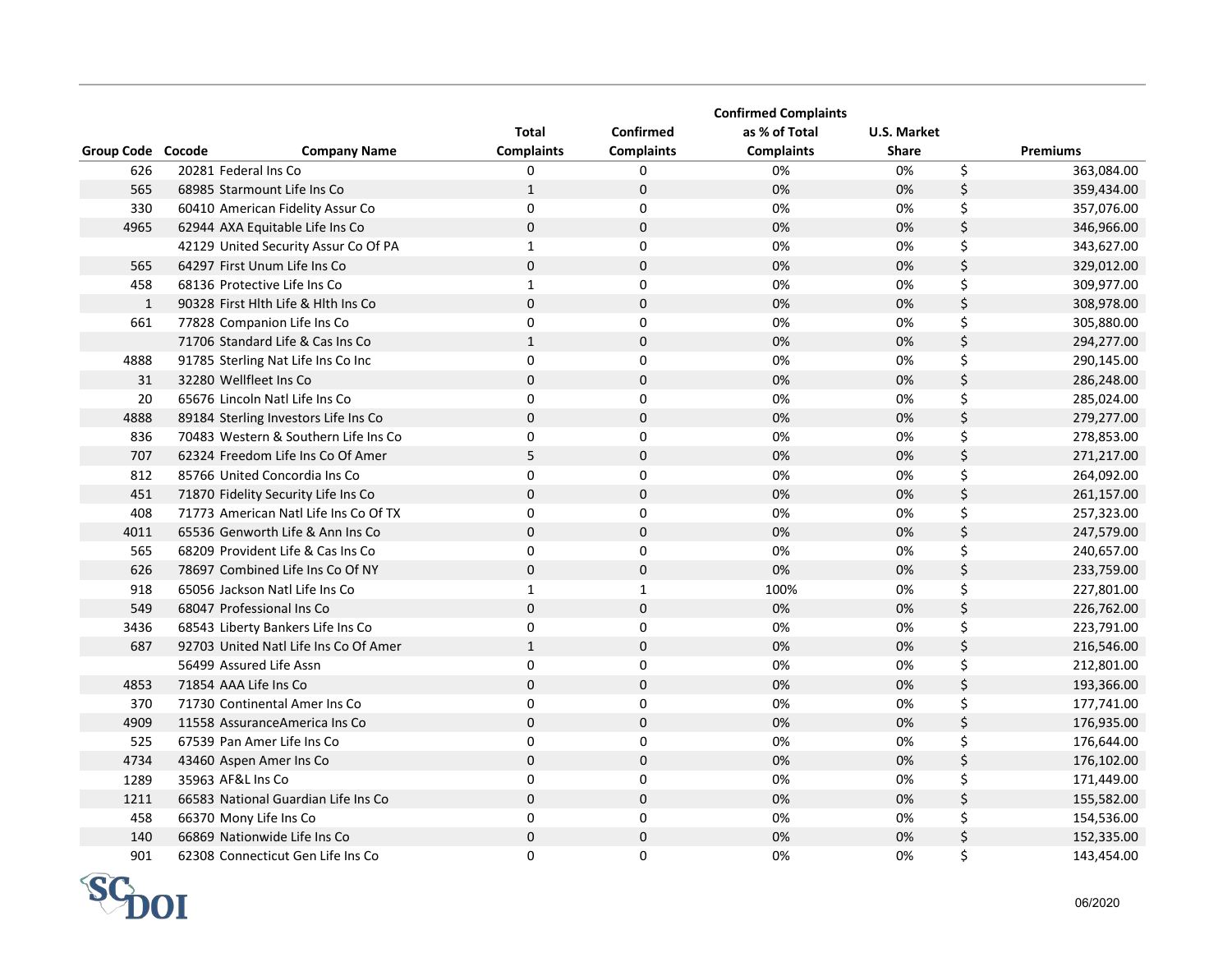|                   |                                            |                   |                   | <b>Confirmed Complaints</b> |              |                  |
|-------------------|--------------------------------------------|-------------------|-------------------|-----------------------------|--------------|------------------|
|                   |                                            | <b>Total</b>      | <b>Confirmed</b>  | as % of Total               | U.S. Market  |                  |
| Group Code Cocode | <b>Company Name</b>                        | <b>Complaints</b> | <b>Complaints</b> | <b>Complaints</b>           | <b>Share</b> | <b>Premiums</b>  |
| 4824              | 61115 Atlantic Coast Life Ins Co           | $\mathbf{1}$      | $\mathbf{1}$      | 100%                        | 0%           | \$<br>142,280.00 |
| 619               | 69116 State Life Ins Co                    | $\mathbf 0$       | $\mathbf 0$       | 0%                          | 0%           | \$<br>135,039.00 |
| 785               | 38970 Markel Ins Co                        | $\mathbf 0$       | $\mathbf 0$       | 0%                          | 0%           | \$<br>133,470.00 |
|                   | 56758 Loyal Christian Benefit Assn         | $\Omega$          | $\mathbf 0$       | 0%                          | 0%           | \$<br>127,737.00 |
| 316               | 66788 National Security Ins Co             | $\Omega$          | $\mathbf 0$       | 0%                          | 0%           | \$<br>125,572.00 |
|                   | 58068 Independent Order Of Foresters Us Br | $\Omega$          | 0                 | 0%                          | 0%           | \$<br>123,015.00 |
| 690               | 61751 Central States H & L Co Of Omaha     | $\Omega$          | $\mathbf 0$       | 0%                          | 0%           | \$<br>121,349.00 |
| 901               | 61727 Cigna Natl Hlth Ins Co               | $\Omega$          | $\mathbf 0$       | 0%                          | 0%           | \$<br>121,125.00 |
| 50                | 62553 Country Life Ins Co                  | $\mathbf 0$       | $\mathbf 0$       | 0%                          | 0%           | \$<br>119,076.00 |
| 449               | 90212 Great Southern Life Ins Co           | 0                 | 0                 | 0%                          | 0%           | \$<br>116,059.00 |
| 440               | 66265 Monarch Life Ins Co                  | $\Omega$          | $\Omega$          | 0%                          | 0%           | \$<br>114,769.00 |
|                   | 58009 Police & Firemens Ins Assn           | 0                 | 0                 | 0%                          | 0%           | \$<br>112,025.00 |
| 4947              | 68845 Shenandoah Life Ins Co               | $\mathbf 0$       | $\mathbf 0$       | 0%                          | 0%           | \$<br>111,837.00 |
| 8                 | 60186 Allstate Life Ins Co                 | $\mathbf{1}$      | $\mathbf 0$       | 0%                          | 0%           | \$<br>110,892.00 |
|                   | 65927 Lincoln Heritage Life Ins Co         | $\mathbf 0$       | $\mathbf 0$       | 0%                          | 0%           | \$<br>108,140.00 |
| 244               | 76236 The Cincinnati Life Ins Co           | 0                 | 0                 | 0%                          | 0%           | \$<br>95,577.00  |
| 4832              | 61360 Reliastar Life Ins Co Of NY          | $\bf 0$           | $\mathbf 0$       | 0%                          | 0%           | \$<br>93,498.00  |
| 4                 | 80594 Riversource Life Ins Co Of NY        | $\Omega$          | $\mathbf 0$       | 0%                          | 0%           | \$<br>88,898.00  |
| 704               | 67172 Ohio Natl Life Ins Co                | $\pmb{0}$         | $\pmb{0}$         | 0%                          | 0%           | \$<br>87,175.00  |
| 634               | 66680 National Life Ins Co                 | 0                 | $\mathbf 0$       | 0%                          | 0%           | \$<br>85,614.00  |
| 581               | 61476 Boston Mut Life Ins Co               | $\Omega$          | $\Omega$          | 0%                          | 0%           | \$<br>80,302.00  |
| 4932              | 91626 New England Life Ins Co              | 0                 | $\mathbf 0$       | 0%                          | 0%           | \$<br>78,735.00  |
| 1295              | 80624 American Progressive L&H Ins Of NY   | $\pmb{0}$         | $\pmb{0}$         | 0%                          | 0%           | \$<br>76,853.00  |
| 1216              | 60142 TIAA Cref Life Ins Co                | 0                 | $\mathbf 0$       | 0%                          | 0%           | \$<br>72,883.00  |
| 276               | 61425 Trustmark Ins Co                     | $\mathbf{1}$      | $\pmb{0}$         | 0%                          | 0%           | \$<br>70,680.00  |
| 4824              | 71471 Ability Ins Co                       | 0                 | $\mathbf 0$       | 0%                          | 0%           | \$<br>70,339.00  |
| 4734              | 60518 American Hlth & Life Ins Co          | $\mathbf 0$       | $\mathbf 0$       | 0%                          | 0%           | \$<br>70,073.00  |
| 872               | 94250 Banner Life Ins Co                   | 0                 | $\mathbf 0$       | 0%                          | 0%           | \$<br>69,816.00  |
| 330               | 60801 American Public Life Ins Co          | $\mathbf 0$       | $\pmb{0}$         | 0%                          | 0%           | \$<br>66,717.00  |
| 241               | 97136 Metropolitan Tower Life Ins Co       | $\pmb{0}$         | $\pmb{0}$         | 0%                          | 0%           | \$<br>65,189.00  |
| 212               | 80896 Centre Life Ins Co                   | $\mathbf 0$       | $\mathbf 0$       | 0%                          | 0%           | \$<br>64,549.00  |
| 533               | 15164 South Carolina Farm Bur Mut Ins Co   | $\pmb{0}$         | $\pmb{0}$         | 0%                          | 0%           | \$<br>58,270.00  |
|                   | 60216 Amalgamated Life Ins Co              | $\mathbf 0$       | $\pmb{0}$         | 0%                          | 0%           | \$<br>51,913.00  |
| 1295              | 80799 Celtic Ins Co                        | 0                 | $\mathbf 0$       | 0%                          | 0%           | \$<br>50,659.00  |
| 4677              | 94587 Members Hith Ins Co                  | $\mathbf 0$       | $\mathbf 0$       | 0%                          | 0%           | \$<br>48,300.00  |
|                   | 56413 United Transportation Union Ins Assn | 0                 | $\pmb{0}$         | 0%                          | 0%           | \$<br>47,613.00  |
|                   | 57657 Royal Neighbors Of Amer              | $\mathbf 0$       | $\mathbf 0$       | 0%                          | 0%           | \$<br>46,637.00  |

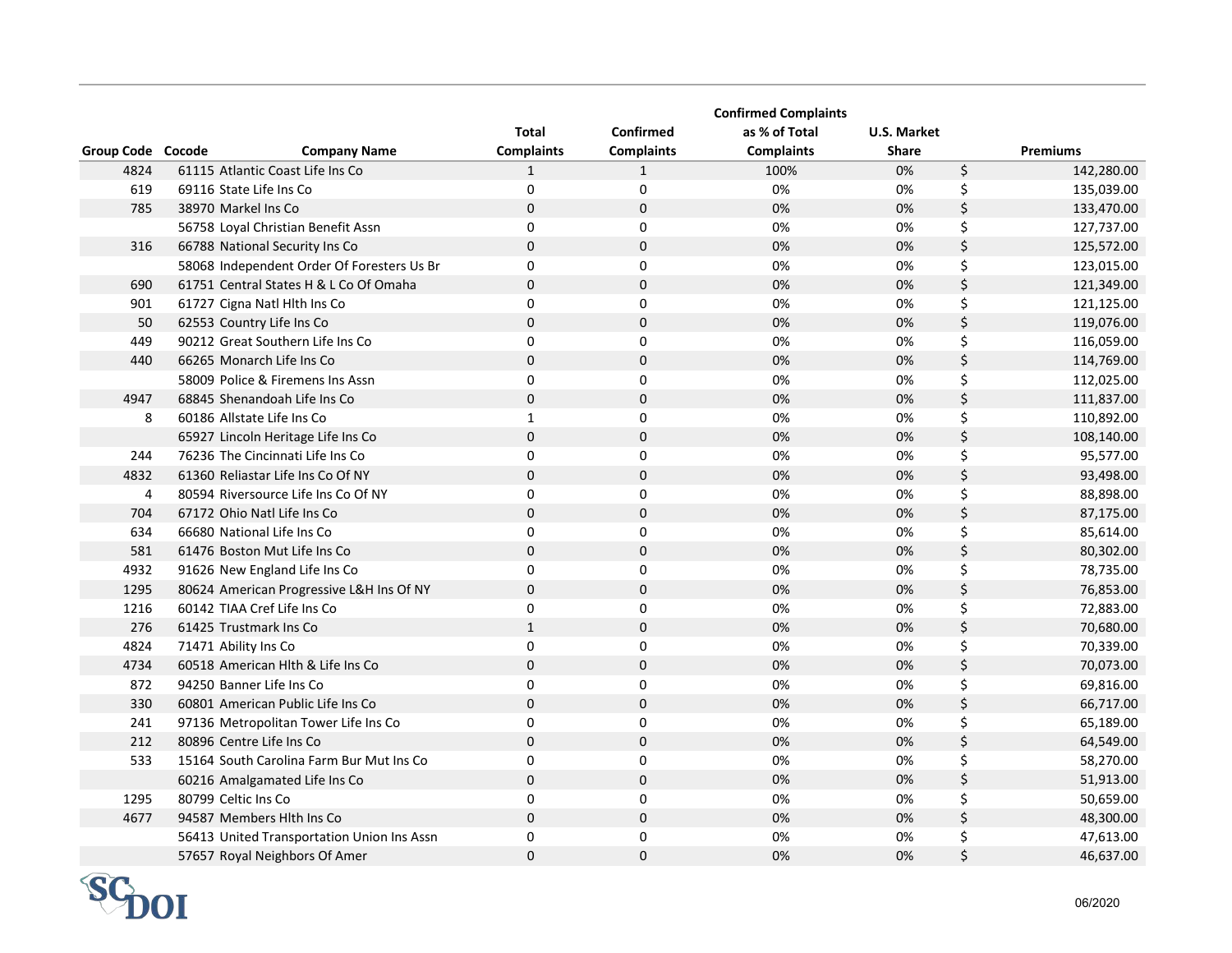|                   |                                            |                   |                   | <b>Confirmed Complaints</b> |                    |                 |
|-------------------|--------------------------------------------|-------------------|-------------------|-----------------------------|--------------------|-----------------|
|                   |                                            | <b>Total</b>      | Confirmed         | as % of Total               | <b>U.S. Market</b> |                 |
| Group Code Cocode | <b>Company Name</b>                        | <b>Complaints</b> | <b>Complaints</b> | <b>Complaints</b>           | <b>Share</b>       | <b>Premiums</b> |
| 850               | 67644 Penn Mut Life Ins Co                 | 0                 | 0                 | 0%                          | 0%                 | \$<br>39,669.00 |
| 3098              | 42374 Houston Cas Co                       | $\mathbf 0$       | $\pmb{0}$         | 0%                          | 0%                 | \$<br>37,554.00 |
| 468               | 70688 Transamerica Financial Life Ins Co   | $\mathbf 0$       | $\pmb{0}$         | 0%                          | 0%                 | \$<br>35,723.00 |
| 761               | 64190 Allianz Life Ins Co Of NY            | $\mathbf 0$       | $\pmb{0}$         | 0%                          | 0%                 | \$<br>34,184.00 |
| 408               | 60739 American Natl Ins Co                 | $\mathbf 0$       | $\mathbf 0$       | 0%                          | 0%                 | \$<br>32,096.00 |
| 4616              | 57991 Everence Assn Inc                    | $\mathbf 0$       | $\mathbf 0$       | 0%                          | 0%                 | \$<br>25,722.00 |
| 212               | 63177 Farmers New World Life Ins Co        | $\mathbf 0$       | 0                 | 0%                          | 0%                 | \$<br>25,431.00 |
| 1216              | 69345 Teachers Ins & Ann Assoc Of Amer     | $\mathbf 0$       | $\mathbf 0$       | 0%                          | 0%                 | \$<br>22,704.00 |
| 4903              | 71390 Puritan Life Ins Co of Amer          | 0                 | $\mathbf 0$       | 0%                          | 0%                 | \$<br>21,855.00 |
| 769               | 80705 GREAT-WEST LIFE ASSUR CO             | $\mathbf 0$       | $\mathbf 0$       | 0%                          | 0%                 | \$<br>21,719.00 |
| 707               | 84549 Symphonix Hlth Ins Inc               | $\Omega$          | 0                 | 0%                          | 0%                 | \$<br>21,468.00 |
| 4925              | 64238 Guaranty Income Life Ins Co          | $\mathbf 0$       | $\mathbf 0$       | 0%                          | 0%                 | \$<br>21,252.00 |
| 8                 | 70874 Allstate Life Ins Co Of NY           | $\mathbf 0$       | 0                 | 0%                          | 0%                 | \$<br>20,746.00 |
| 119               | 60984 Compbenefits Ins Co                  | $\Omega$          | $\mathbf 0$       | 0%                          | 0%                 | \$<br>20,478.00 |
|                   | 62928 EMC Natl Life Co                     | 0                 | 0                 | 0%                          | 0%                 | \$<br>20,205.00 |
| 943               | 60033 Ameritas Life Ins Corp of NY         | $\mathbf 0$       | $\mathbf 0$       | 0%                          | 0%                 | \$<br>19,130.00 |
| 12                | 19445 National Union Fire Ins Co Of Pitts  | $\mathbf 0$       | $\pmb{0}$         | 0%                          | 0%                 | \$<br>17,443.00 |
| 4947              | 60176 SBLI USA Life Ins Co Inc             | $\mathbf 0$       | $\mathbf 0$       | 0%                          | 0%                 | \$<br>16,480.00 |
| 450               | 69078 Standard Security Life Ins Co Of NY  | $\mathbf 0$       | $\mathbf 0$       | 0%                          | 0%                 | \$<br>15,056.00 |
| 707               | 66087 Mid West Natl Life Ins Co Of TN      | $\mathbf 0$       | $\mathbf 0$       | 0%                          | 0%                 | \$<br>14,834.00 |
| 350               | 62596 Union Fidelity Life Ins Co           | $\mathbf 0$       | $\mathbf 0$       | 0%                          | 0%                 | \$<br>14,642.00 |
| 626               | 22667 Ace Amer Ins Co                      | $\mathbf 0$       | $\mathbf 0$       | 0%                          | 0%                 | \$<br>13,421.00 |
| 4909              | 10922 Insuremax Ins Co                     | $\mathbf 0$       | 0                 | 0%                          | 0%                 | \$<br>13,348.00 |
| 769               | 80659 US Business of Canada Life Assur Co  | $\mathbf 0$       | $\pmb{0}$         | 0%                          | 0%                 | \$<br>11,709.00 |
| 153               | 67628 Pekin Life Ins Co                    | $\mathbf 0$       | 0                 | 0%                          | 0%                 | \$<br>10,094.00 |
| $\mathbf{1}$      | 81973 Coventry Hlth & Life Ins Co          | $\mathbf 0$       | $\mathbf 0$       | 0%                          | 0%                 | \$<br>8,515.00  |
| 19                | 60275 American Bankers Life Assur Co Of FL | $\mathbf 0$       | 0                 | 0%                          | 0%                 | \$<br>8,509.00  |
| 901               | 65498 Life Ins Co Of N Amer                | $\Omega$          | $\Omega$          | 0%                          | 0%                 | \$<br>8,443.00  |
|                   | 56006 Travelers Protective Assn Of Amer    | 0                 | $\mathbf 0$       | 0%                          | 0%                 | \$<br>8,160.00  |
| 315               | 91693 IA Amer Life Ins Co                  | $\mathbf 0$       | $\pmb{0}$         | 0%                          | 0%                 | \$<br>7,932.00  |
| 2858              | 99724 LifeShield Natl Ins Co               | 5                 | $\overline{2}$    | 40%                         | 0%                 | \$<br>7,435.00  |
| 781               | 69744 Union Labor Life Ins Co              | $\mathbf 0$       | $\mathbf 0$       | 0%                          | 0%                 | \$<br>7,185.00  |
|                   | 56456 United States Letter Carriers Mut Be | $\mathbf 0$       | $\mathbf 0$       | 0%                          | 0%                 | \$<br>6,719.00  |
| 1348              | 89009 Standard Life Ins Co Of NY           | $\mathbf 0$       | $\mathbf 0$       | 0%                          | 0%                 | \$<br>6,364.00  |
| 574               | 61859 Christian Fidelity Life Ins Co       | $\mathbf 0$       | $\mathbf 0$       | 0%                          | 0%                 | \$<br>5,990.00  |
| 69                | 20796 21st Century Premier Ins Co          | $\mathbf 0$       | $\pmb{0}$         | 0%                          | 0%                 | \$<br>5,479.00  |
| 876               | 94358 USAble Life                          | $\Omega$          | $\Omega$          | 0%                          | 0%                 | \$<br>5,160.00  |

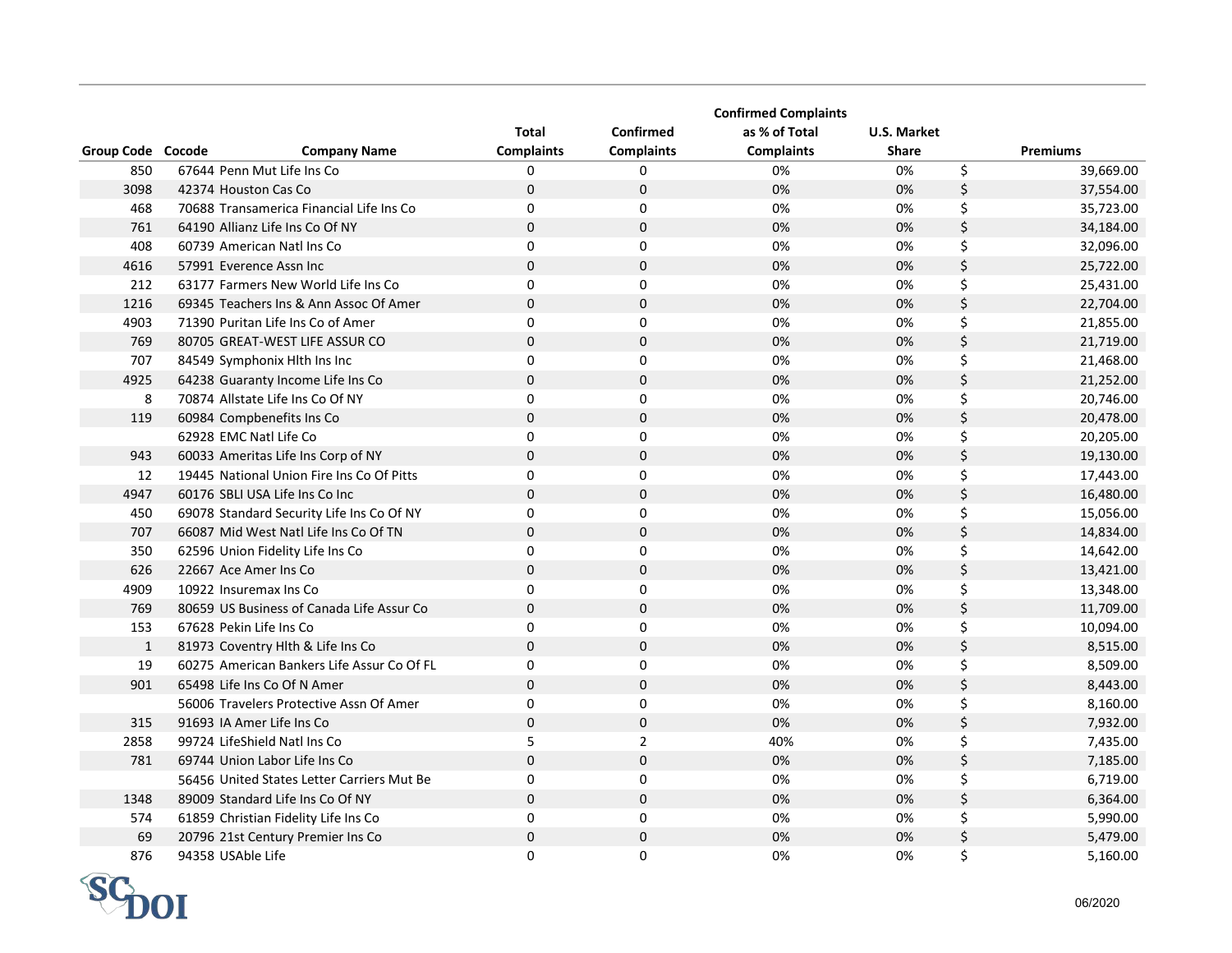|                   |                                            |                   |                   | <b>Confirmed Complaints</b> |                    |                 |
|-------------------|--------------------------------------------|-------------------|-------------------|-----------------------------|--------------------|-----------------|
|                   |                                            | <b>Total</b>      | <b>Confirmed</b>  | as % of Total               | <b>U.S. Market</b> |                 |
| Group Code Cocode | <b>Company Name</b>                        | <b>Complaints</b> | <b>Complaints</b> | <b>Complaints</b>           | <b>Share</b>       | <b>Premiums</b> |
| 31                | 97764 Idealife Ins Co                      | 0                 | $\mathbf 0$       | 0%                          | 0%                 | \$<br>5,120.00  |
| 3098              | 92711 HCC Life Ins Co                      | $\mathbf 0$       | $\mathbf 0$       | 0%                          | 0%                 | \$<br>5,000.00  |
| 3891              | 84824 Commonwealth Ann & Life Ins Co       | $\mathbf 0$       | $\mathbf 0$       | 0%                          | 0%                 | \$<br>3,607.00  |
| 588               | 67199 Old Amer Ins Co                      | $\mathbf 0$       | $\mathbf 0$       | 0%                          | 0%                 | \$<br>3,559.00  |
| 12                | 19380 American Home Assur Co               | $\pmb{0}$         | $\mathbf 0$       | 0%                          | 0%                 | \$<br>3,538.00  |
|                   | 61212 Baltimore Life Ins Co                | $\mathbf 0$       | $\mathbf 0$       | 0%                          | 0%                 | \$<br>3,500.00  |
| 619               | 60895 American United Life Ins Co          | $\mathbf{1}$      | $\mathbf 0$       | 0%                          | 0%                 | \$<br>3,293.00  |
| 904               | 86375 John Hancock Life Ins Co of NY       | $\mathbf 0$       | $\mathbf 0$       | 0%                          | 0%                 | \$<br>3,221.00  |
| 535               | 62103 Columbian Mut Life Ins Co            | $\mathbf 0$       | $\mathbf 0$       | 0%                          | 0%                 | \$<br>3,216.00  |
|                   | 63290 Fidelity Life Assn A Legal Reserve L | $\mathbf 0$       | $\pmb{0}$         | 0%                          | 0%                 | \$<br>2,937.00  |
|                   | 57487 Catholic Order Of Foresters          | $\mathbf 0$       | $\mathbf 0$       | 0%                          | 0%                 | \$<br>2,786.00  |
| 542               | 69892 United Farm Family Life Ins Co       | $\mathbf 0$       | $\mathbf 0$       | 0%                          | 0%                 | \$<br>2,721.00  |
| 4855              | 68608 Symetra Life Ins Co                  | $\mathbf 0$       | $\mathbf 0$       | 0%                          | 0%                 | \$<br>2,690.00  |
| 450               | 65781 Madison Natl Life Ins Co Inc         | 0                 | $\mathbf 0$       | 0%                          | 0%                 | \$<br>2,508.00  |
| 4736              | 67814 Nassau Life Ins Co                   | $\mathbf 0$       | $\mathbf 0$       | 0%                          | 0%                 | \$<br>2,371.00  |
| 111               | 19917 Liberty Ins Underwriters Inc         | $\mathbf 0$       | $\pmb{0}$         | 0%                          | 0%                 | \$<br>2,326.00  |
| 4832              | 86509 Voya Retirement Ins & Ann Co         | $\bf 0$           | $\mathbf 0$       | 0%                          | 0%                 | \$<br>2,223.00  |
| 4213              | 62413 Wilcac Life Ins Co                   | $\mathbf 0$       | $\mathbf 0$       | 0%                          | 0%                 | \$<br>2,071.00  |
| 4734              | 61689 Athene Ann & Life Co                 | $\mathbf 0$       | $\mathbf 0$       | 0%                          | 0%                 | \$<br>2,027.00  |
| 588               | 65129 Kansas City Life Ins Co              | $\mathbf{1}$      | $\mathbf 0$       | 0%                          | 0%                 | \$<br>2,020.00  |
| 4734              | 80942 Voya Ins & Ann Co                    | $\mathbf 0$       | $\mathbf 0$       | 0%                          | 0%                 | \$<br>1,806.00  |
| 4832              | 67105 Reliastar Life Ins Co                | $\mathbf 0$       | $\pmb{0}$         | 0%                          | 0%                 | \$<br>1,729.00  |
|                   | 68772 Security Mut Life Ins Co Of NY       | $\pmb{0}$         | $\pmb{0}$         | 0%                          | 0%                 | \$<br>1,729.00  |
| 31                | 22063 Government Employees Ins Co          | 0                 | $\pmb{0}$         | 0%                          | 0%                 | \$<br>1,098.00  |
| 1211              | 81426 Commercial Travelers Life Ins Co     | $\mathbf 0$       | $\mathbf 0$       | 0%                          | 0%                 | \$<br>1,042.00  |
| 4750              | 65919 Primerica Life Ins Co                | 0                 | $\mathbf 0$       | 0%                          | 0%                 | \$<br>975.00    |
| 19                | 10111 American Bankers Ins Co Of FL        | $\Omega$          | $\mathbf 0$       | 0%                          | 0%                 | \$<br>899.00    |
| 513               | 63088 Farm Bureau Life Ins Co              | 0                 | $\mathbf 0$       | 0%                          | 0%                 | \$<br>857.00    |
| 4926              | 71153 Talcott Resolution Life & Ann Ins Co | $\pmb{0}$         | $\pmb{0}$         | 0%                          | 0%                 | \$<br>828.00    |
|                   | 61093 Atlanta Life Ins Co                  | $\pmb{0}$         | $\pmb{0}$         | 0%                          | 0%                 | \$<br>816.00    |
| 55                | 84522 Auto Club Life Ins Co                | $\mathbf 0$       | $\mathbf 0$       | 0%                          | 0%                 | \$<br>602.00    |
| 218               | 20427 American Cas Co Of Reading PA        | $\mathbf 0$       | $\pmb{0}$         | 0%                          | 0%                 | \$<br>518.00    |
| 215               | 66397 Mutual Savings Life Ins Co           | $\mathbf 0$       | $\mathbf 0$       | 0%                          | 0%                 | \$<br>507.00    |
|                   | 64904 Investors Heritage Life Ins Co       | 0                 | $\mathbf 0$       | 0%                          | 0%                 | \$<br>465.00    |
|                   | 69310 Surety Life Ins Co                   | $\mathbf 0$       | 0                 | 0%                          | 0%                 | \$<br>460.00    |
| 4832              | 68713 Security Life Of Denver Ins Co       | 0                 | $\mathbf 0$       | 0%                          | 0%                 | \$<br>459.00    |
| 300               | 64513 Horace Mann Life Ins Co              | $\mathbf 0$       | $\mathbf 0$       | 0%                          | 0%                 | \$<br>427.00    |

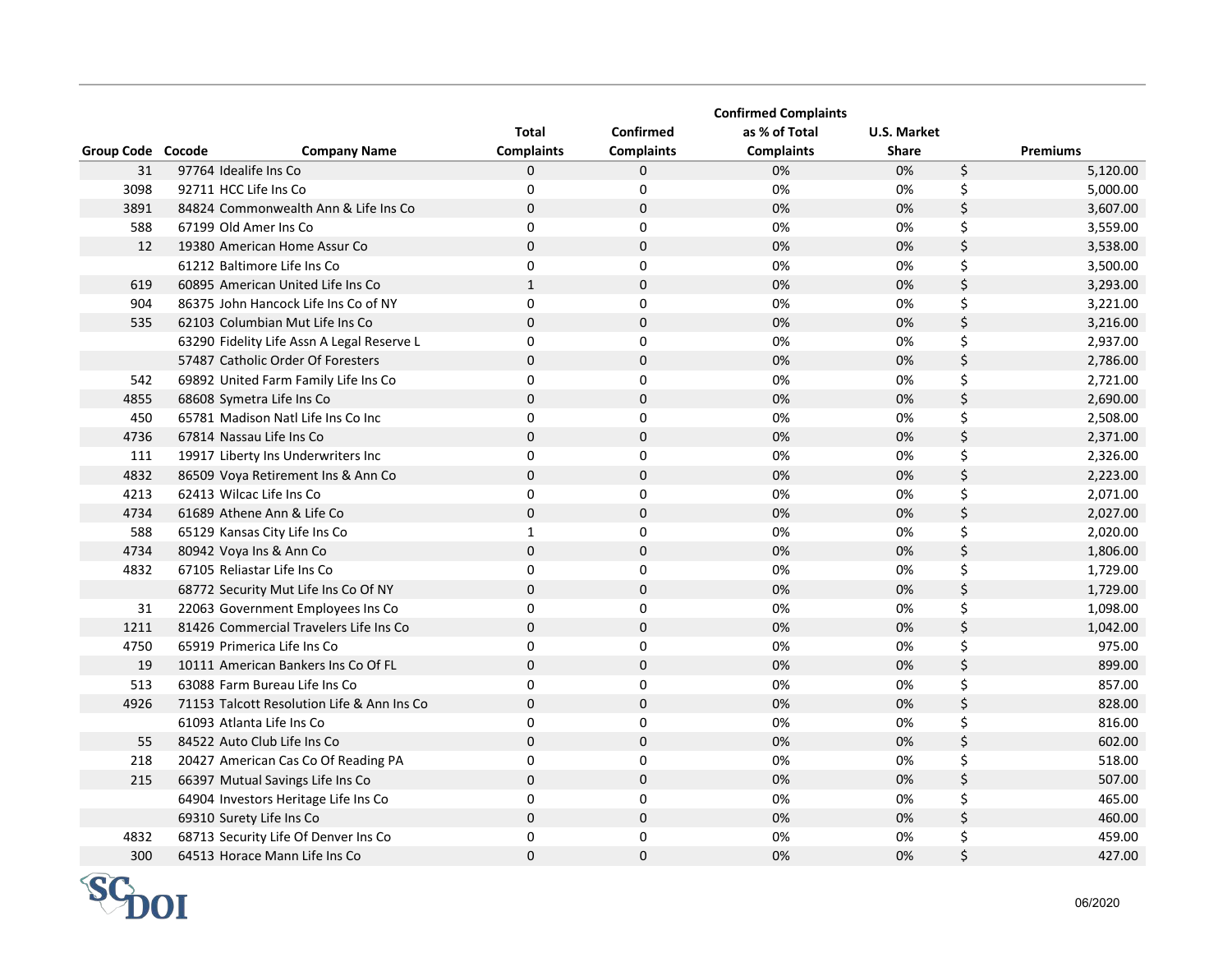|                   |                                            |                   |                   | <b>Confirmed Complaints</b> |              |    |                 |
|-------------------|--------------------------------------------|-------------------|-------------------|-----------------------------|--------------|----|-----------------|
|                   |                                            | <b>Total</b>      | Confirmed         | as % of Total               | U.S. Market  |    |                 |
| Group Code Cocode | <b>Company Name</b>                        | <b>Complaints</b> | <b>Complaints</b> | <b>Complaints</b>           | <b>Share</b> |    | <b>Premiums</b> |
| 1295              | 11229 Harmony Hith Plan Inc                | 0                 | 0                 | 0%                          | 0%           | \$ | 426.00          |
| 581               | 78140 Life Ins Co Of Boston & NY           | $\Omega$          | $\mathbf 0$       | 0%                          | 0%           | \$ | 412.00          |
| 3098              | 68381 Reliance Standard Life Ins Co        | $\mathbf{1}$      | 0                 | 0%                          | 0%           | \$ | 393.00          |
| 123               | 65757 Shelter Life Ins Co                  | $\Omega$          | $\mathbf 0$       | 0%                          | 0%           | \$ | 361.00          |
| 4718              | 97691 Life Of The South Ins Co             | 0                 | $\Omega$          | 0%                          | 0%           | \$ | 357.00          |
| 588               | 71218 Grange Life Ins Co                   | $\Omega$          | $\mathbf 0$       | 0%                          | 0%           | \$ | 309.00          |
| 454               | 69485 Security Natl Life Ins Co            | $\Omega$          | 0                 | 0%                          | 0%           | \$ | 307.00          |
| 525               | 66427 Mutual Trust Life Ins Co a Pan Amer  | $\mathbf 0$       | $\mathbf 0$       | 0%                          | 0%           | \$ | 281.00          |
| 458               | 88536 Protective Life & Annuity Ins Co     | 0                 | $\Omega$          | 0%                          | 0%           | \$ | 274.00          |
| 836               | 65242 Lafayette Life Ins Co                | $\mathbf{0}$      | $\mathbf 0$       | 0%                          | 0%           | \$ | 233.00          |
| 140               | 11991 National Cas Co                      | $\mathbf{1}$      | $\mathbf 0$       | 0%                          | 0%           | \$ | 220.00          |
| 213               | 70769 Erie Family Life Ins Co              | $\mathbf 0$       | $\mathbf 0$       | 0%                          | 0%           | \$ | 200.00          |
| 12                | 70106 United States Life Ins Co in the Cit | 0                 | 0                 | 0%                          | 0%           | \$ | 185.00          |
| 4734              | 41211 Triton Ins Co                        | $\mathbf 0$       | $\mathbf 0$       | 0%                          | 0%           | \$ | 175.00          |
| 4941              | 67393 Ozark Natl Life Ins Co               | 0                 | 0                 | 0%                          | 0%           | \$ | 158.00          |
| 526               | 61735 Central Security Life Ins Co         | $\mathbf{0}$      | $\mathbf 0$       | 0%                          | 0%           | \$ | 121.00          |
| 1211              | 97241 Settlers Life Ins Co                 | 0                 | 0                 | 0%                          | 0%           | \$ | 105.00          |
|                   | 56030 Catholic Financial Life              | $\Omega$          | $\mathbf 0$       | 0%                          | 0%           | \$ | 105.00          |
| 836               | 99937 Columbus Life Ins Co                 | 0                 | 0                 | 0%                          | 0%           | \$ | 101.00          |
| 215               | 68357 Reliable Life Ins Co                 | $\mathbf{0}$      | $\mathbf 0$       | 0%                          | 0%           | \$ | 96.00           |
| 431               | 66044 Midland Natl Life Ins Co             | 0                 | 0                 | 0%                          | 0%           | \$ | 90.00           |
| 634               | 65528 Life Ins Co Of The Southwest         | $\Omega$          | $\Omega$          | 0%                          | 0%           | \$ | 88.00           |
|                   | 57541 Modern Woodmen Of Amer               | $\Omega$          | $\Omega$          | 0%                          | 0%           | \$ | 84.00           |
| 4213              | 60704 Wilton Reassur Life Co of NY         | $\Omega$          | $\mathbf{0}$      | 0%                          | 0%           | \$ | 67.00           |
| 4750              | 61409 National Benefit Life Ins Co         | $\mathbf 0$       | 0                 | 0%                          | 0%           | \$ | 58.00           |
|                   | 60542 American Home Life Ins Co            | $\Omega$          | $\Omega$          | 0%                          | 0%           | \$ | 45.00           |
|                   | 27928 Amex Assur Co                        | $\Omega$          | $\mathbf 0$       | 0%                          | 0%           | \$ | 44.00           |
| 431               | 66974 North Amer Co Life & Hlth Ins        | $\mathbf{0}$      | $\mathbf 0$       | 0%                          | 0%           | \$ | 31.00           |
| 140               | 64017 Jefferson Natl Life Ins Co           | 0                 | $\mathbf 0$       | 0%                          | 0%           | \$ | 25.00           |
| 535               | 76023 Columbian Life Ins Co                | $\Omega$          | $\mathbf 0$       | 0%                          | 0%           | \$ | 22.00           |
| 215               | 69779 Union Natl Life Ins Co               | 0                 | $\mathbf 0$       | 0%                          | 0%           | \$ | 14.00           |
|                   | 70130 Universal Guar Life Ins Co           | $\mathbf{0}$      | $\mathbf 0$       | 0%                          | 0%           | \$ | 10.00           |
| 4966              | 63223 Federal Life Ins Co                  | 0                 | $\Omega$          | 0%                          | 0%           | Ś  | 7.00            |

\*All complaints and premiums are calculated at the top of this sheet, however, only companies with more than \$100,000 in written premium are listed. If you have questions regarding a company not listed, please contact the South Carolina Department of Insurance.

**Definitions**